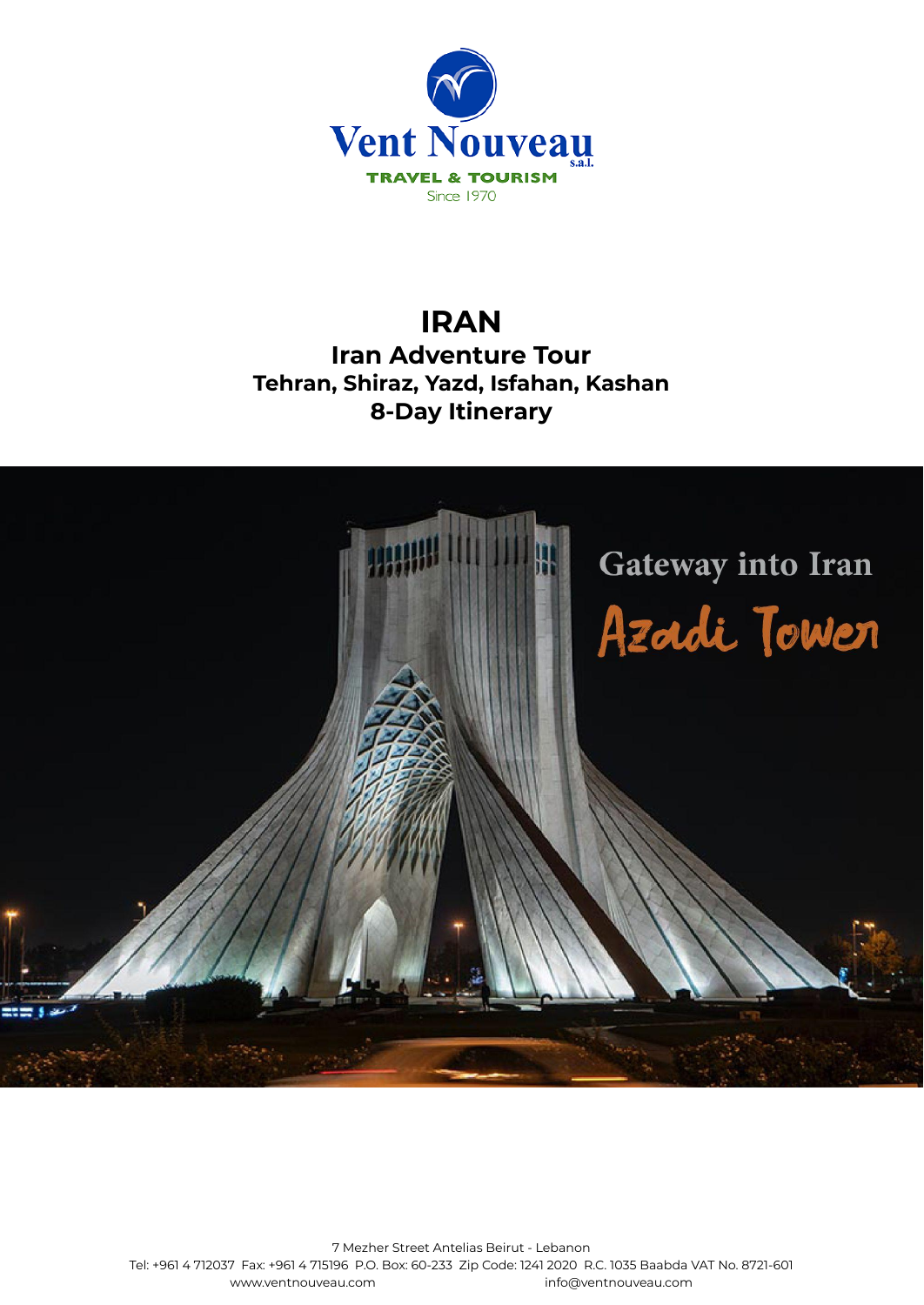

# **Day 1 – Tehran**

Welcome to the Land of Persia. We will start our first day of exploration after breakfast. Today is an opportunity to become familiar with our Imperial history. Visits include:

# The Saad Abad Palace

The Cinema Museum (Enjoy your coffee in the beautiful garden of this ancient hunting palace)

#### **Day 2 – Shiraz**

After breakfast, we check out of the hotel and then transfer to the airport for a short flight to Shiraz. Shiraz is known as the city of poets, literature and flowers. It is also considered by many Iranians to be the city of gardens due to the many gardens and fruit trees that can be seen in the city. Visits include:

The Eram Garden (A UNESCO World Heritage site) The Hafez Tomb The Saadi Tomb

# **Day 3 – Shiraz**

Head to the Zand complex including the castle, old colorful bazaar and mosque to get a sense of Shiraz as a capital 250 years ago. We will continue visiting the sites of this famous city, including:

The Karim Khan Zand Castle Vakil Hamam The Old Bazar The Jameh Mosque The Pink Mosque

# **Day 4 – Persepolis / Yazd**

On the way to Yazd, we will visit the three most important sites in Iran. These represent the Achaemenid style of architecture, which will be seen in the following places:

Persepolis Pasargad Necropolis